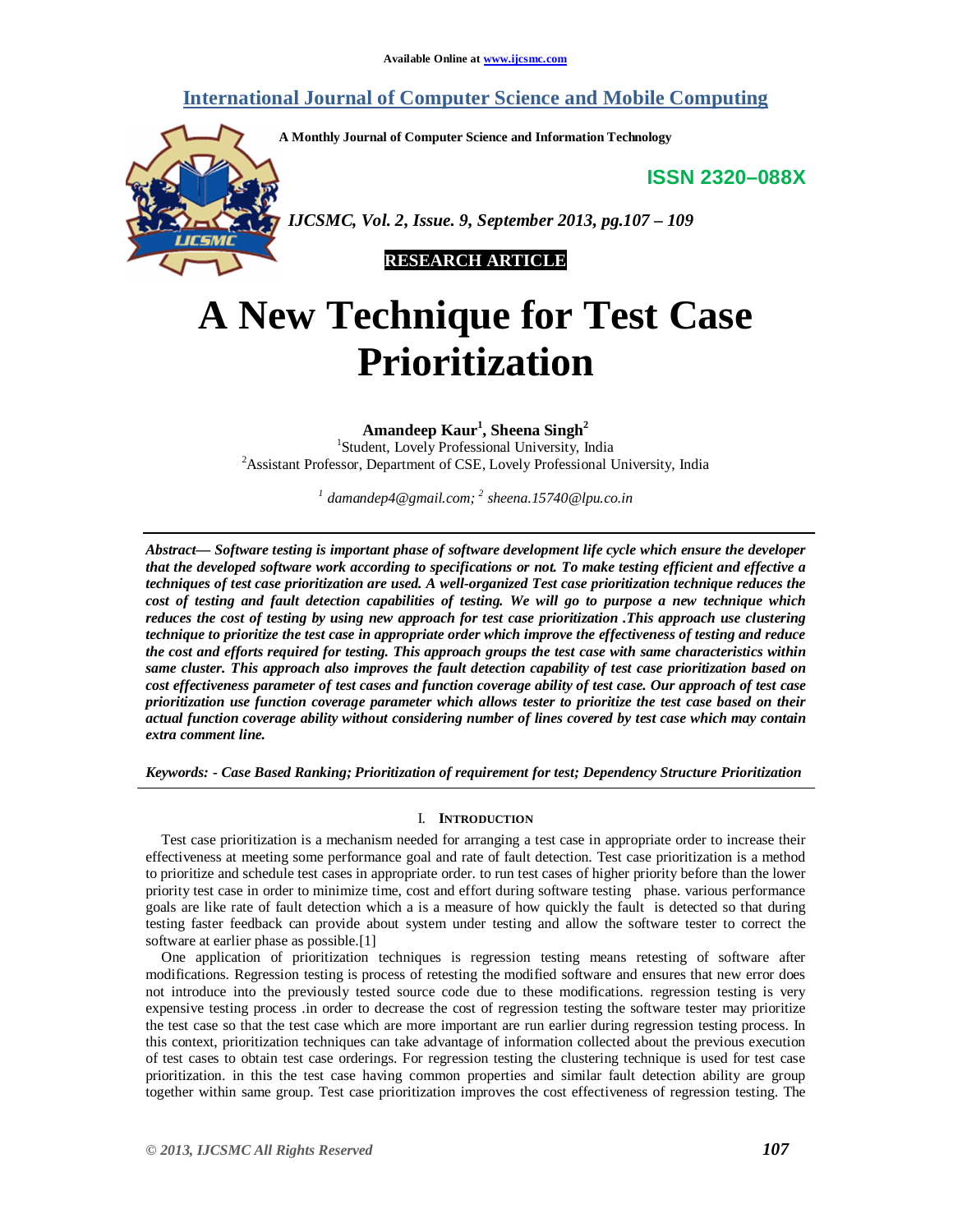technique is developed in order to run test cases of higher priority in order to minimize time, cost and effort during software testing process.

#### II. **RELATED WORK**

Gregg Rothermel *et al* (2001), This paper represent a several techniques that use test execution information to prioritize test case for regression testing such as 1) techniques that order the test case based on total coverage capacity of test case 2) techniques that order the test case based on their ability to cover code component which are not previously covered 3) techniques that order the test case based on their ability to reveal maximum fault in the code they cover. These techniques are applied on various test suites for various programs, measured the rate of fault detection achieved by the prioritized test suites, and then compare the rates with the rates achieved by unprioritized and randomly ordered test case. Analysis of data proves that prioritization techniques studied improved the rate of fault detection of test suites. [1]

Hema Srikanth *et al* , The main objective of test case prioritization is to improve the rate of fault detection which allows testers to detect faults earlier in the system testing phase. All the techniques discussed earlier like code coverage based may treat all fault equally. This paper represents a value driven approach to system level test case prioritization called the prioritization of requirement for Test (PORT). PORT prioritization system test case depend on four factor volatility of requirement, customer preference , implementation complexity and fault proneness of the requirement. This paper proves that the PORT prioritization at the system level improves the rate of detection of sever faults. And also prove that the customer priority was one of the most important factors of prioritization which contributes to the improved rate of fault detection. [2]

Paolo Tonella *et al* (2006), Test case prioritization having a positive effect on testing cost especially when the test execution time is long. Even the test engineers having a relevant knowledge about relative priority of test case, but this knowledge cannot be easily expressed in the form of global ranking. In this paper a new test case prioritization technique is described which take advantage of user knowledge through machine learning algorithm, case based Ranking (CBR). The CBR takes relative priority information from user in the form of pair wise comparison. User information combined with multiple prioritization indexes in iterative process which improves the test case ordering .This technique provide a prioritized test case ordering at low cost. Other big advantage of this approach is that test suit size is moderate at or below 60 test cases per suit which also minimize cost. [3]

Ruchika Malhotra *et al* (june2010), this paper describe test case prioritization techniques for regression testing. Regression testing is a very expensive process performed mainly as a software maintenance activity. A regression test selection technique selects a suitable number of test cases from a test suite that may be exposing a fault in the modified program. In this paper, we propose both a regression test selection and prioritization technique. We implemented our regression test selection technique and prove that our technique is effective for selecting and prioritizing test cases. The technique described in this paper may significantly reduce the number of test cases and therefore the cost and resources required for performing regression testing on modified software is also reduced.[4]

Siripong Roongruangsuwan *et al* (2010), In their research they proposes two new efficient method for test case prioritization. The first method is developed to solve the problem of many test cases having the same weight values. The second method is designed to prioritize multiple suites efficiently. These two methods minimizing a prioritization time. This paper mainly gives attention to test case prioritization techniques only. This paper describes four types of test case prioritization techniques, which are: (a) customer requirement-based techniques, (b) coverage-based techniques, (c) cost effective-based techniques and (d) chronographic history based techniques. [5]

Ryan Carlson et al (2011), in this paper the clustering approach is used to prioritize the test case for regression testing. Clustering approach groups together the test case having a similar fault detection ability and similar property .For clustering of test case different parameter of test case are consider like code coverage, code complexity, and history data on real fault. Clustering approach to prioritize a test case improves the rate of fault detection and also decrease the number of fault that slip through testing .Code coverage of test case means that how many lines of code are covered by test case .Code complexity means the dependency of test case on other test case .History on real fault indicate the actual number fault revealed by test case in previous Execution. [6].

#### III. **PROPOSED WORK**

We will go to purpose a new test case prioritization technique using clustering approach based on cost effectiveness which reduces the cost of testing significantly. This technique is very important because it reduce the cost of regression testing which consume much part of overall software maintenance cost. The existing clustering approach to prioritize test case consider only the code coverage, code complexity parameter, but they ignore a cost effectiveness parameter of test case which have much influence on cost of regression testing. They